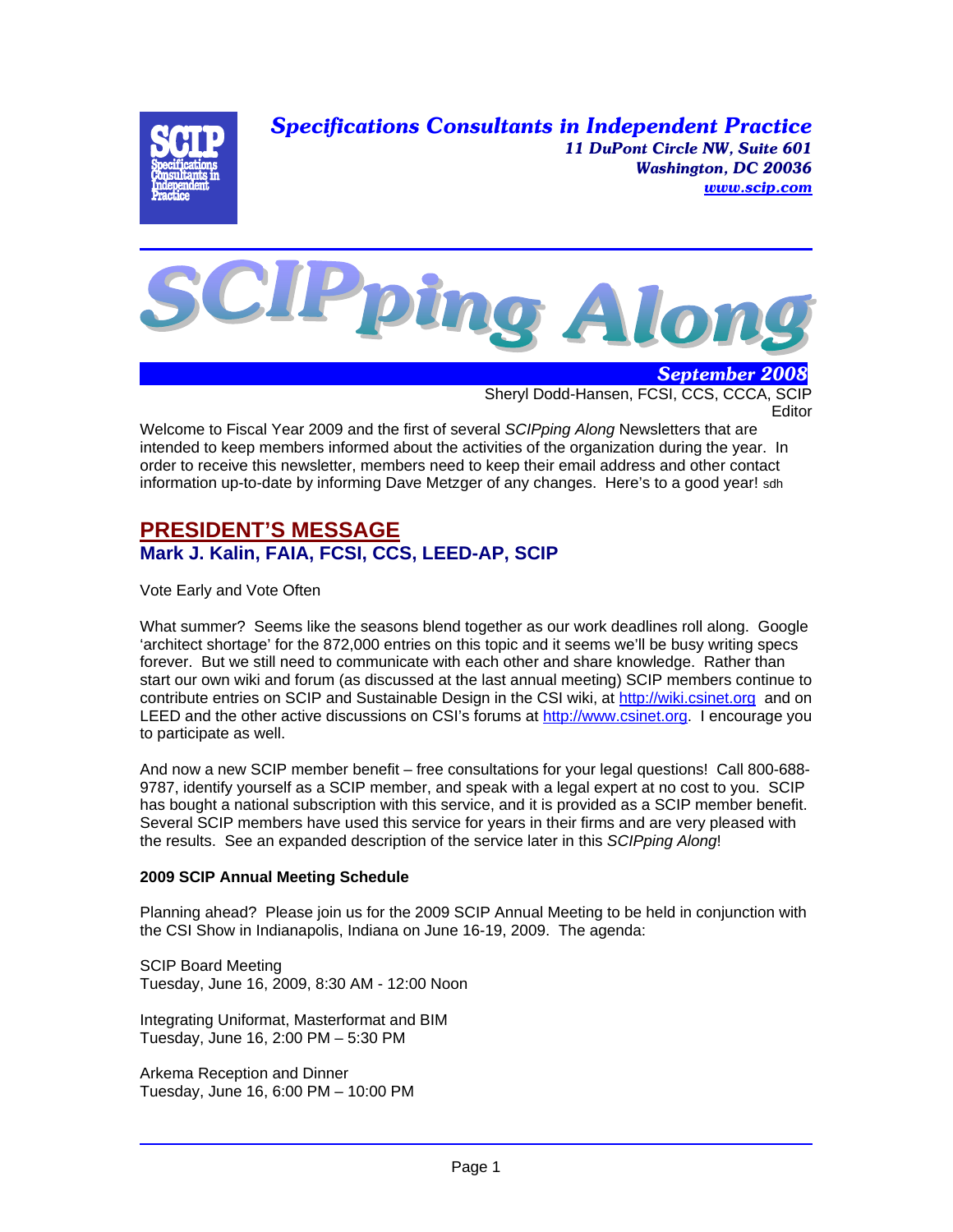Annual SCIP Business Meeting and Specifier's Forum Saturday, June 20 (includes breakfast and lunch) 8:00 AM – 3:30 PM

### **ECOBUILD – DECEMBER 10, 2008 – WASHINGTON DC**

Ecobuild America and the National Specifier's Conference for Specifiers in the Federal Government will be held on Wednesday, December 10 in the Washington DC Convention Center. Anyone interested in attending, please check out the Ecobuild America website for more information at www.ecobuildamerica.com. Mark Kalin will be leading the SCIP delegation at the conference. The schedule:

Welcome and Overview, Mark Kalin FAIA, FCSI, SCIP President, Specifications Consultants in Independent Practice (SCIP)

8:05am - Specifying on Federal Government Projects

Federal Government departments/agencies use different approaches to prepare specifications. This panel will look at the design-practice procedures that guide these various

departments/agencies in their selection of an appropriate system. It will explore project and "built environment" life cycle specifying practices to support agency guidelines; current options for master specification systems used in practice in federal construction; the available resources and support from leading professional associations; and the needs of system users. Panelists:

Michael J. King FCSI CCS, Vice President of Engineering Specifications, ARCOM Kathleen Alberding AIA LEED AP, Principal, Heller & Metzger Mark Kalin FAIA, FCSI, SCIP, President, Specifications Consultants in Independent Practice (SCIP)

9:00am - Working Together: Specsintact and the Unified Facilities Guide Specifications As the Unified Facilities Guide Specifications represent the combination of the USACE, NAVFAC and NASA guide specifications, recent advances in SpecsIntact software allow users to expect high quality specifications, better cost control during bidding and reduced costs to maintain specifications. As SpecsIntact and UFGS become XML compliant, benefits of software will extend to better designs and reduced life-cycle costs.

Speaker: Bill Brodt, Experimental Facilities Engineer, NASA

1:00pm - Ecobuild/AEC-ST Keynote

2:15pm - Federal Green Specs and the Whole-Building Design Guide

Learn about technical guidance supporting the sustainable building requirements of Executive Order 13423. Focus on a key implementation tool -- the recently updated and expanded Federal Green Construction Guide for Specifiers which includes model green language for federal solicitations for offers (SFOs) and 70+ specification sections.

Speaker:

Alison Kinn Bennett, Co-Chair EPA Green Building Workgroup, US EPA Office of Pollution Prevention and Toxics - Pollution Prevention Division

3:00pm - Carbon Neutral Construction Basics

What are carbon neutral, climate neutral and net zero energy buildings and products? How will proposed federal climate initiatives be incorporated into our construction documents and contracts? This session also explores green building rating systems, high performance building guidelines, climate neutral theory as well as new concepts such as cap and trade, carbon taxes and trading in design and product manufacturing. Speaker:

Paul R. Bertram Jr. FCSI, CDT, LEED AP, Director, Environment and Sustainability, North American Insulation Manufacturers Association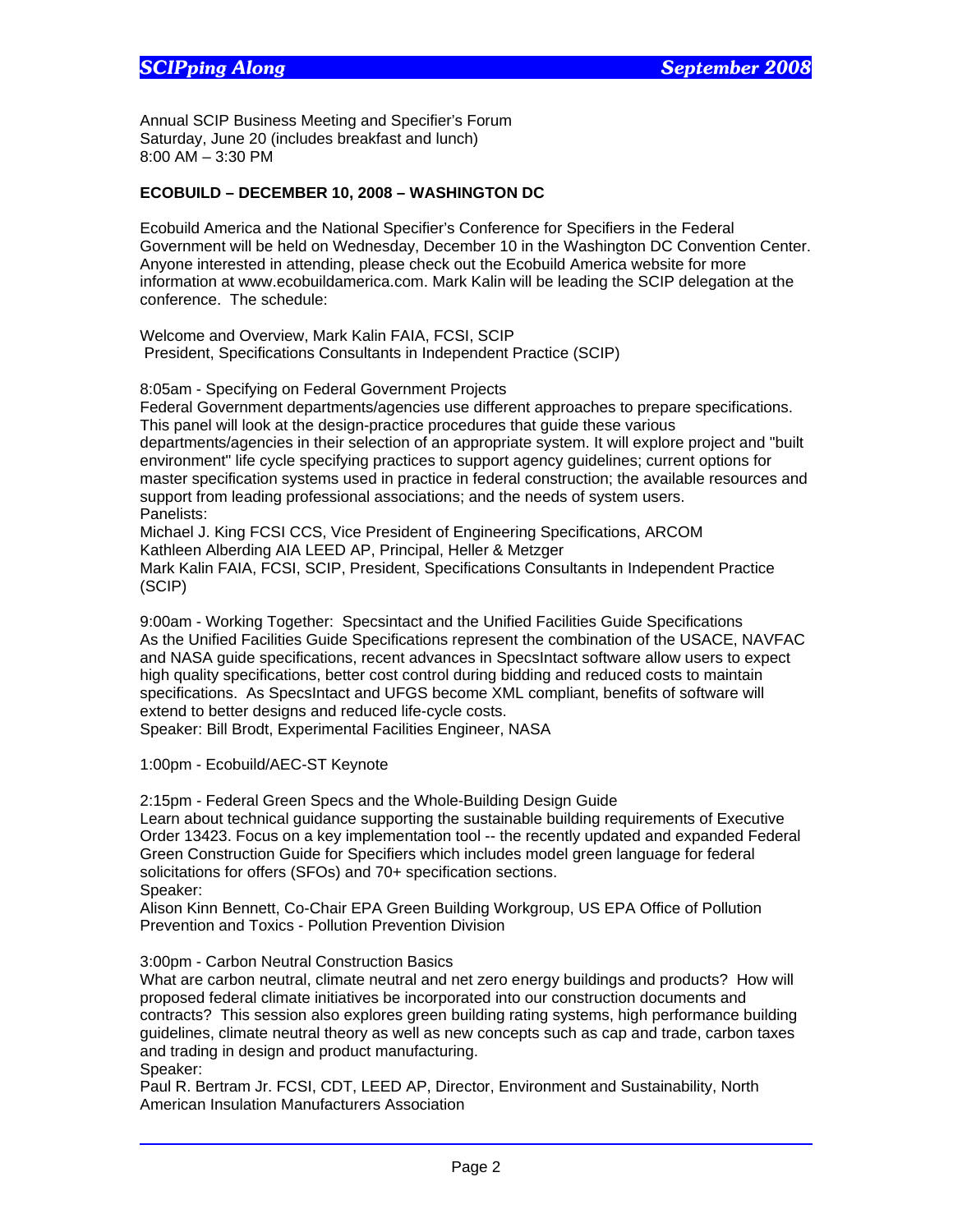4:00pm - Advances in Master Specification Systems

Providers of master specification systems now offer advanced automation for specification production, from custom word processing, to automatic document assembly to integration of specs and the parametrics of BIM. Product selection, cost links and sustainable design elements are also key to specification writing. Learn what's available now, and take a look at the specifications of the future.

Speakers:

Mark Kalin FAIA, FCSI, SCIP, Kalin Associates, Specifications Consultants Gilles Letourneau, Chief Technology Officer, InterSpec and e-SPECS

5:00pm - Closing/Adjourn

### **Legal Information for Specifiers from Architects who are Lawyers**

As a member benefit, SCIP has paid for a subscription to the same legal service provided by the AIA Trust to its LegaLine members. At **no cost** to you as a SCIP member, you may call **800-688- 9787**, identify yourself as a SCIP member, and receive prompt responses to your legal questions all year long. Your inquires will be answered by Charles R. Heuer, FAIA, Esq., or a member of his staff. Mr. Heuer is an architect, attorney, professional liability consultant, arbitrator and mediator. These legal experts can deliver information which will help you:

Negotiate and interpret contracts. Manage risks and prevent lawsuits. Improve communication with clients. Determine whether you actually need a lawyer in a specific situation. Resolve or mitigate disputes with clients, employees, and contractors. Recognize the traps and pitfalls to be avoided or mitigated. Increase profits by keeping you focused and doing what you do best.

You might want to know about: Ways to structure profitable joint ventures. The benefits of incorporating your practice. Considerations when hiring or firing an employee. Options for collecting past due or disputed fees. Factors in transferring ownership of your firm.

#### **New CEU Sustainable Design Requirements for AIA Members**

Beginning in 2009, of the total 18 CES Learning Units (LUs) required in a given calendar year for AIA members, four LUs will be required to focus on sustainable design and meet the established guidelines for sustainable design mandatory continuing education. The Sustainable Design MCE does not replace the original requirement for 18 total hours, eight of which must be in Health, Safety and Welfare (HSW) subjects, as HSW is a subset of Learning Units, and Sustainable Design may be a subset of HSW. The new AIA requirements designate that four of the total hours be in sustainable design topics. The AIA Board of Directors approved this change to begin on January 1, 2009 and will apply to membership renewal beginning January 1, 2010.

# **PRESIDENT-ELECT'S REPORT Nina Giglio, CSI, CCS, SCIP – PRESIDENT-ELECT**

See Minutes of SCIP Day, June 7, 2008 below.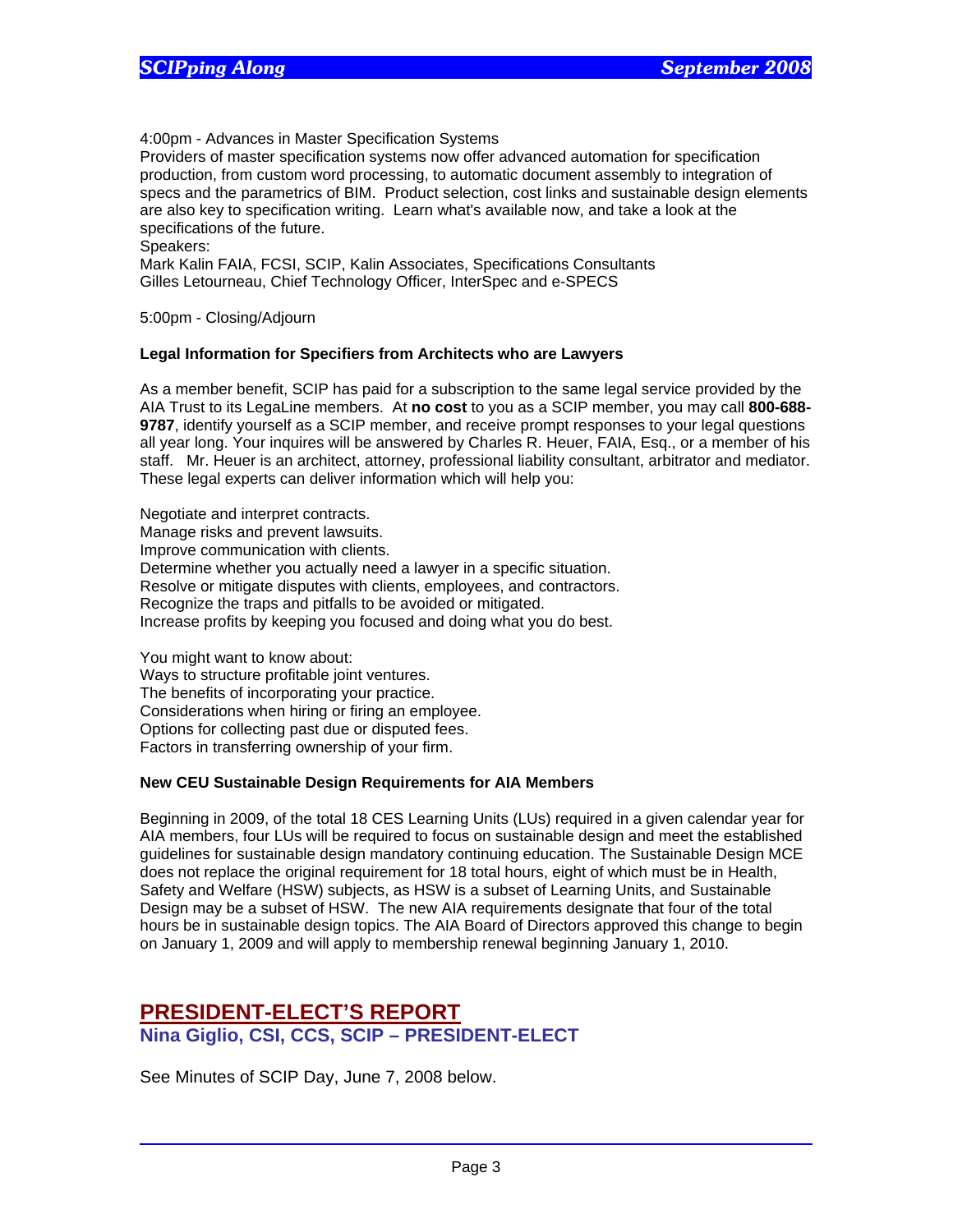## **Message provided by President-Elect Giglio:**



Arkema, makers of Kynar, are already making plans for the SCIP dinner to be held on June 16, 2009, in Indianapolis as part of the CSI Annual Convention. Each year this becomes a more and more popular event so as time draws near, make certain to make your reservation. More details will be available next spring. Arkema arranges this event in appreciation of our support in specifying Kynar products, and SCIP appreciates Arkema's ongoing support of SCIP.

# **TREASURER'S REPORT & MEMBERSHIP INFORMATION David Metzger, FAIA, FCSI, CDT, SCIP**

We had a well-attended SCIP annual meeting and Arkema-sponsored SCIP dinner, including several recently-joined members, at the CSI Convention in Las Vegas in June. The most enjoyable part of serving as SCIP treasurer continues to be corresponding with members from all over the country, and then meeting them in person at the annual meeting.

This is a reminder that there are still a few members who have not yet renewed. Members who have not renewed will be removed from the SCIP roster, and their names will not be sent to McGraw-Hill to receive Sweets catalogs free of charge.

Including those members who have not renewed by August 31, we have a total membership of 225, consisting of 174 Members and 51 Affiliates.

*Note from Editor: Treasurer Dave's photo "Prague Sunrise" has just been published in the 2009 AIA Calendar. The photo had received an honorable mention in the 2007 AIA Photography Contest.* 

*According to Dave, It was taken on the Charles Bridge in Prague, looking towards the Old Town, about 6:00 am. During the day and late into the night the bridge is packed with people; very early morning is almost the only time that one can have the bridge to oneself. The bridge is named after the Czech king and Holy Roman Emperor, Charles IV, and dates back to 1357.* 

*See page 9. Thanks for sharing, Dave, and congratulations on the publication. sdh*

# **VICE PRESIDENT'S REPORT David Lorenzini, FCSI, CCS, SCIP – VICE PRESIDENT, COMMUNICATIONS**

Update of Website Member Directory Back on Track

Completion of the membership database on scip.com has been a major goal of SCIP for several years. In early 2007 web developers were hired by SCIP to transform the static webpage into a dynamic one in which clients could input search criteria and produce a focused list of potential specifications consultants.

As the project neared completion the web consultants were bought out by another firm and declared their work complete. However, the database did not meet our expectations. After several attempts to finish the work ourselves, we realized the work was beyond our programming skills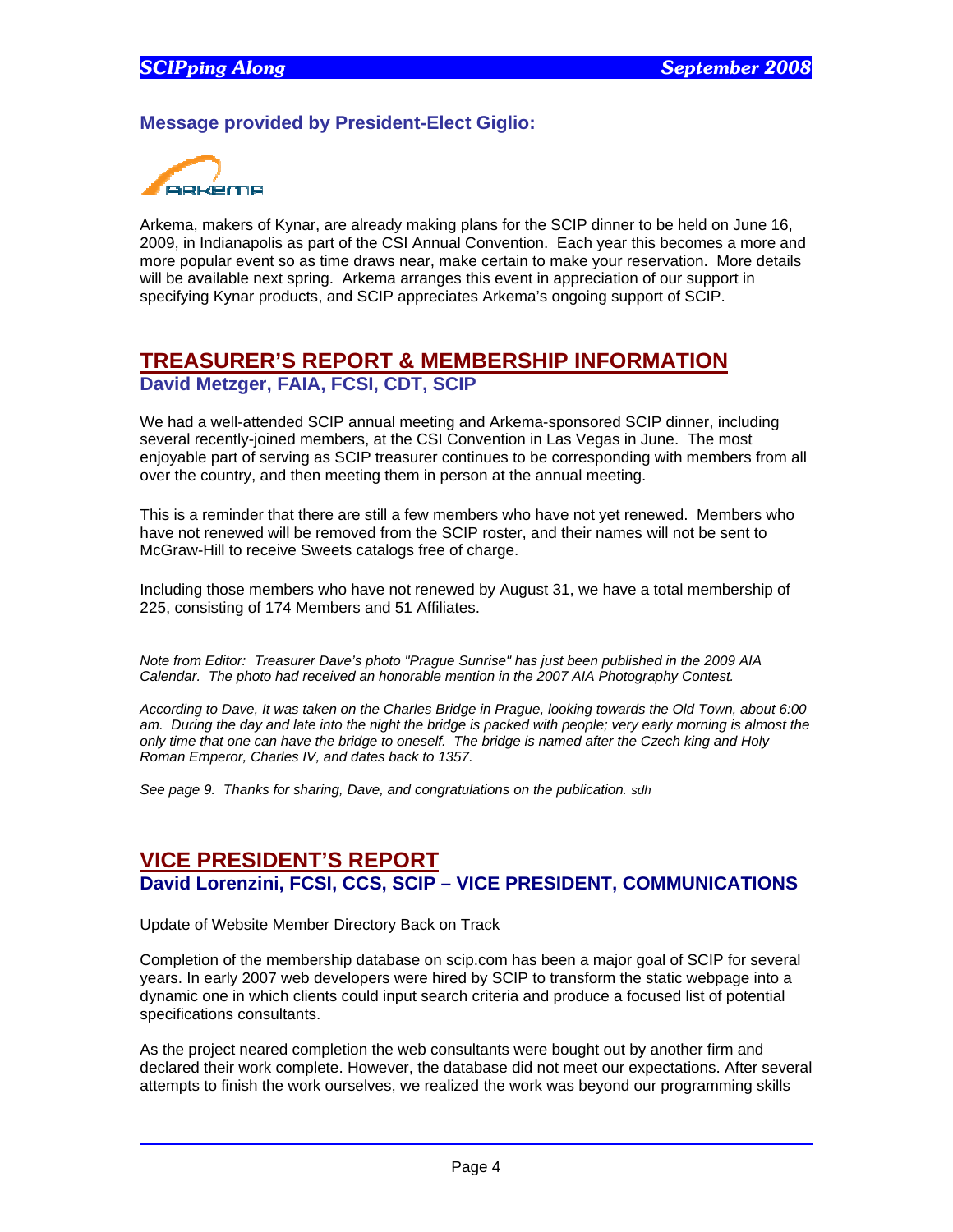and time available. Consequently, another web developer was contacted and a contract was signed earlier this month.

The new format will create a central database that will be used by both the treasurer for membership purposes, and by clients to narrow their search for consultants. Users will be able to print out the results of their search. Members will be able to update their own contact data and select up to three specialty services to include in the search criteria. In addition, members will enjoy better privacy since names and email addresses will not be in a form that can be harvested by web crawlers.

After a testing period and beta test by the board, the database will be published for all to use. The launch date will probably be sometime in early December.

## **VICE PRESIDENT'S REPORT Robert Johnson, RA, FCSI, CCS, SCIP – VICE PRESIDENT**

UniFormat Task Team Update

The task team published a proposed revision to UniFormat at the first of April, 2008 which was available for public review and comment until the middle of June, 2008. The CSI UniFormat Task Team then held another workshop in late August, 2008 which focused on reacting to the review comments received during the public review period. The workshop was attended by representatives of ASTM, GSA, NAVFAC, NIBS BIM, CSI, commercial master specification providers, and RS Means. Decisions were made on the basic organizational structure for the upper levels of the format.

Work will continue through the rest of the calendar year to resolve issues related to the lower more detailed levels as well as to provide for the coordination with MasterFormat 2004. Editorial work on the document to be published is scheduled for the first quarter of 2009. The completed new version of UniFormat with the agreed upon revisions is scheduled for June, 2009.

The next step for the task team will be to expand UniFormat to cover all types of construction similar to the expansion of MasterFormat in the past.

Bob Johnson Chairman, UniFormat Task Team

# **Meeting Minutes from the SCIP Annual Business Meeting**

Prepared by Nina Giglio, Secretary FY2008

**SCIP DAY** 

June 7, 2008 – Las Vegas, Nevada

#### **A. Call to Order – President Dennis Hall called the annual meeting to order at 8:30**

- o President Hall introduced the current SCIP Board
	- a. Immediate Past President John Regener
	- b. Vice President Linda Stansen
	- c. Vice President Robert Johnson
	- d. Vice President David Lorenzini (Webmaster)
	- e. Treasurer David Metzger
	- f. Secretary Nina Giglio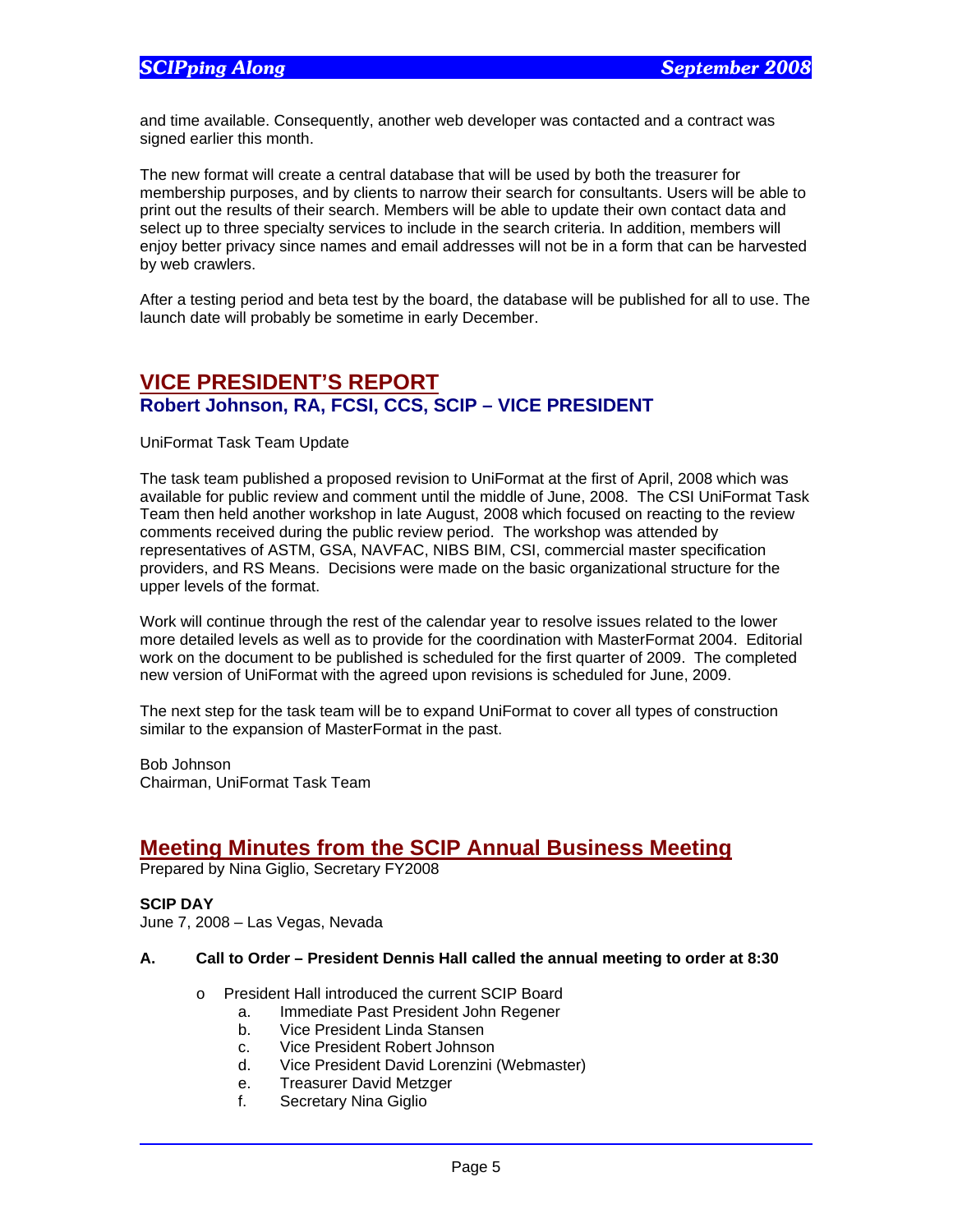- g. Affiliate Director William Pegues
- o Introduction of FY08-10 Incoming Board
	- a. President Mark Kalin
	- b. President Elect Nina Giglio
	- c. Secretary John Carter
	- d. Affiliate Director Don Harris
- o Recognition of Special Guests President Hall recognized CSI President Elect Gilman Hu. President Elect Hu addressed the SCIP Membership.

*CSI President-Elect Hu expressed his plan to focus on CSI membership. Communication with the CSI membership will be an equally important focus this year. President Elect Hu expressed he felt the meeting with the SCIP leadership earlier in the week was positive and is looking forward to additional visibility of SCIP's membership. President Elect Hu encouraged the SCIP membership to mentor and support the emerging professionals.* 

o Attendee self-introductions – Approximately 45 SCIP members and affiliate members introduced themselves.

### **B. President's Remarks - State of SCIP: Hall**

- o Incorporation of SCIP Incorporation of SCIP has been completed, which has been a goal that has been in progress for the last 3 years.
- o Current Alliances (expiration May 2009)
	- a. CSI SCIP leadership met earlier in the week with CSI leadership. The alliance agreement will be renewed between the two organizations and signed in early November. Most SCIP members are also CSI members, and the desire is to support the specialized activities of both organizations: Plans include a joint booth at Green Build; potential of SCIP taking a leadership role in the Specifier's Academy once CSI brings the Academies back; quarterly meetings between the boards; support of GreenFormat. President Hall indicated that CSI has inquired about SCIP assisting in supporting interested manufacturers in the input of product information into GreenFormat. Program hasn't been established yet, but by signing up on the list interested parties will be notified.
	- b. CSC SCIP leadership has had informal meetings with CSC representatives who are interested in enhancing the coordination between CSC and SCIP. It is currently the intent to send a SCIP representative to the CSC convention next year.
- o Conventions/Conferences
	- a. Purpose of attending and displaying at conferences and conventions is twofold – Grow membership and drive business to our members.
	- b. AIA Convention SCIP has arranged to have a booth at the 2009 AIA convention in San Francisco. Will look into a social event at this event.
	- c. EcoBuild fall/FEDspec Washington DC December 8 11. Program is in development. Check in with http://www.aececobuildfall.com/attendfall08/events\_FEDspec.html SCIP encourages its membership to attend this event.
	- d. EcoBuild America Denver May 19 21, 2009. SCIP will be supporting the spring event – planning is underway.
	- e. USGBC Working with CSI about sharing their booth.
	- f. CSI CSI continues to provide both meeting space and booth space for use by SCIP for the Annual meeting. Based on the interest at the booth this year, we spoke with many potential new Members and affiliate Members and also numerous manufacturers that were interested in what services our membership provide.
- o Publication/Booth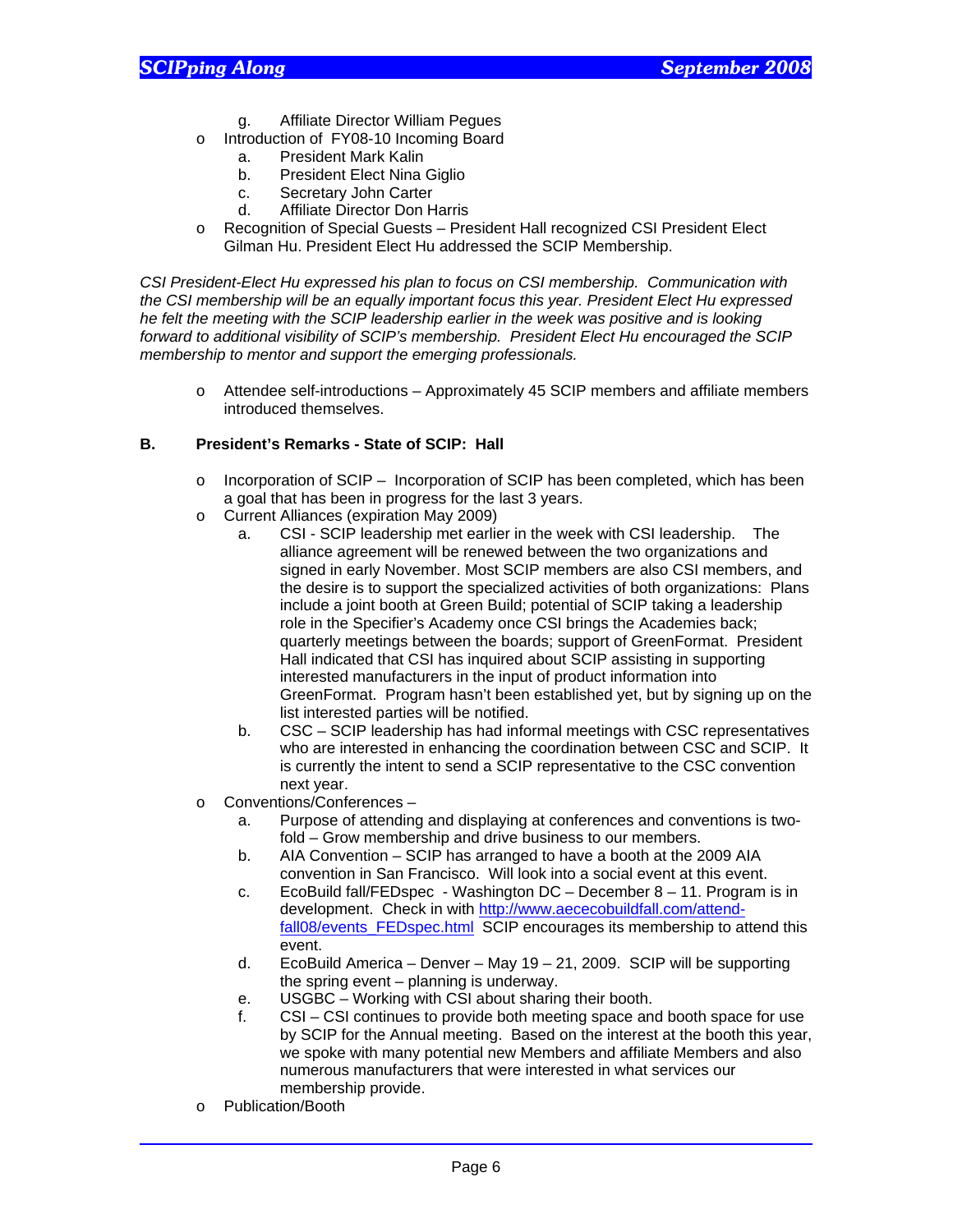- a. Because of growing interest in our membership we need to be using the resources available to us and upgrading some of the outdated membership literature.
	- SCIPping Along Sheryl Dodd-Hansen has done a great job at editing the newsletter and has agreed to continue.
	- KnowHow Mark Kalin has continued a great tradition. In December a substantial mailing was sent to all members. Future edition of the KnowHow will only be provided electronically.
	- Website Improvements and updates are ongoing Webmaster Lorenzini will provide additional information.
- New SCIP Marketing Brochure and Booth to be updated and produced.
- o Sponsorships
	- a. National sponsorship policy was approved by the board; this will provide additional funding for supporting new initiatives.
- o FY09 Monthly Board Meetings Board has been meeting monthly via conference call. If you have any business that needs to be brought in front of the board please contact any of the board members.

### **C. Minutes of 2007 Annual Business Meeting: Giglio**

o Minutes were read from the 2007 Annual Meeting. No amendments - Minutes approved as read.

### **D. Treasurer's Report and Membership Report: Metzger**

- o Treasurer Metzger reported that the organization continues to be solvent. With incorporation, Organization will have its own Federal ID number.
- o Membership continues to grow; currently at 225 total, 174 members and 51 affiliates. Received 27 new members last year and currently have received 8 new members thus far this year.

### **E. Webmaster's Report: David Lorenzini**

- o Web Developer completed some of the updates, but work is still incomplete. Board has agreed to bring in another consultant to finalize the process. Anticipates 6 months to complete database. Some of the other features to be added or have been included:
	- a. Storage area for information sharing.
	- b. Adding SCIPping Along and Ralph Liebing
- o Webmaster is looking for suggestions for improvement of the website and encourages input.

### **F. Old Business**

 $\circ$  Brochure – Information has been requested for the SCIP marketing brochure. 2 firms have submitted information. Looking for work that is representative of the membership. Provide to the Board, graphic and project information. Need to verify permission with designer and graphic provider.

#### **G. New Business**

- o Awards William Pegues was recognized for his work on the Board as the first Affiliate Director. Other members who are leaving the board were recognized at the Arkema Dinner on Tuesday night.
- o President Hall recognized Affiliate Member Marc Chavez
	- a. Inquiry made as to the correct use of initials for affiliate members. President Hall referenced Article V, Section 3, Paragraph B of the bylaws indicating that the correct use is either "SCIP Affiliate" or "Affiliate Member of Specifications Consultants in Independent Practice"
- o President Hall recognized President Elect Kalin for his comments.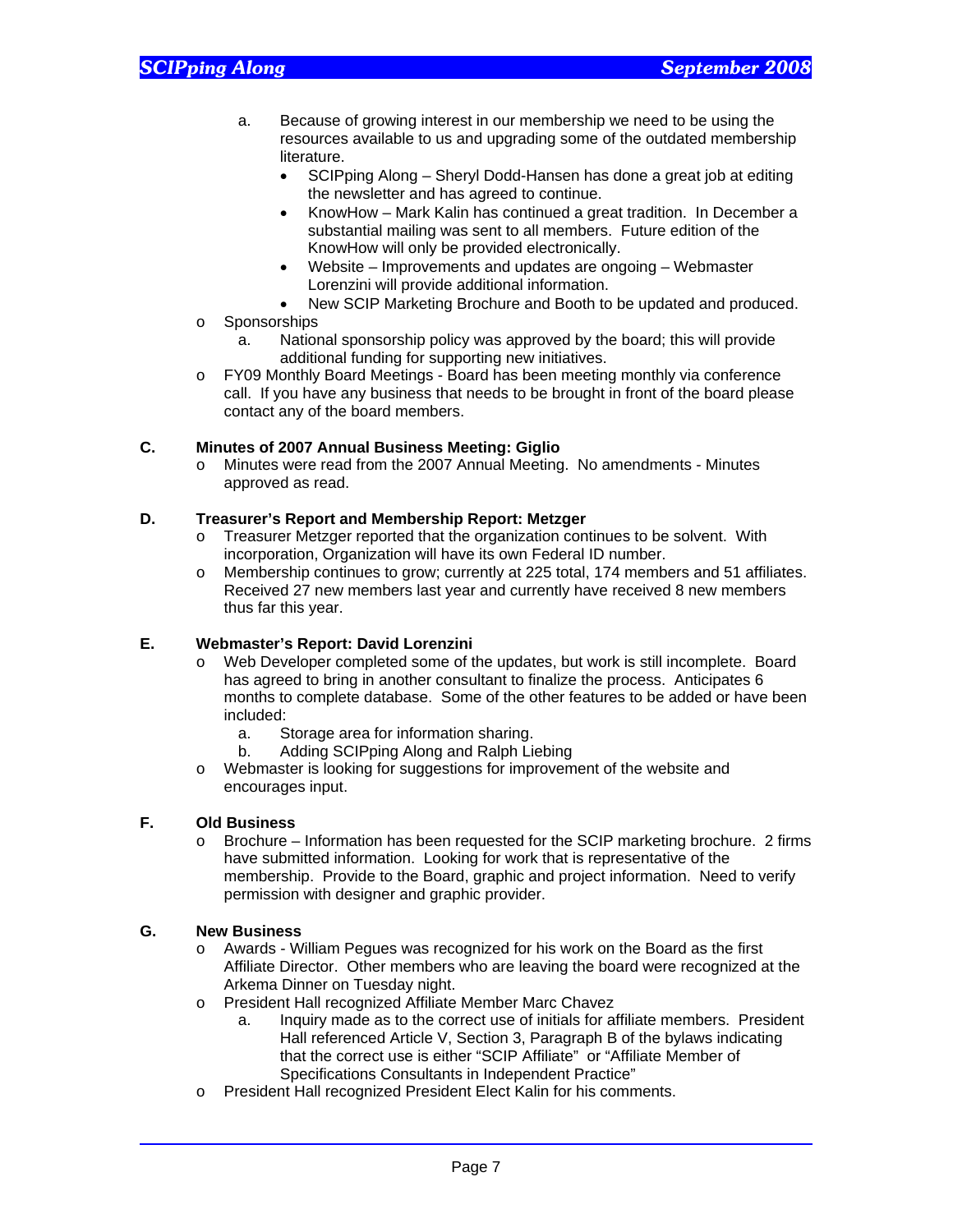a. President Elect Kalin is looking forward to building on the past several years of organizational development. It is his vision to promote more involvement from the membership in the development of the organization, and also provide resources to the membership for information sharing. He is looking forward to the next 2 years and welcomes input from the membership at any time.

### **H. Adjournment**

o President adjourned the Annual Business Meeting at 10:20 am, June 7, 2008.

\* \* \*